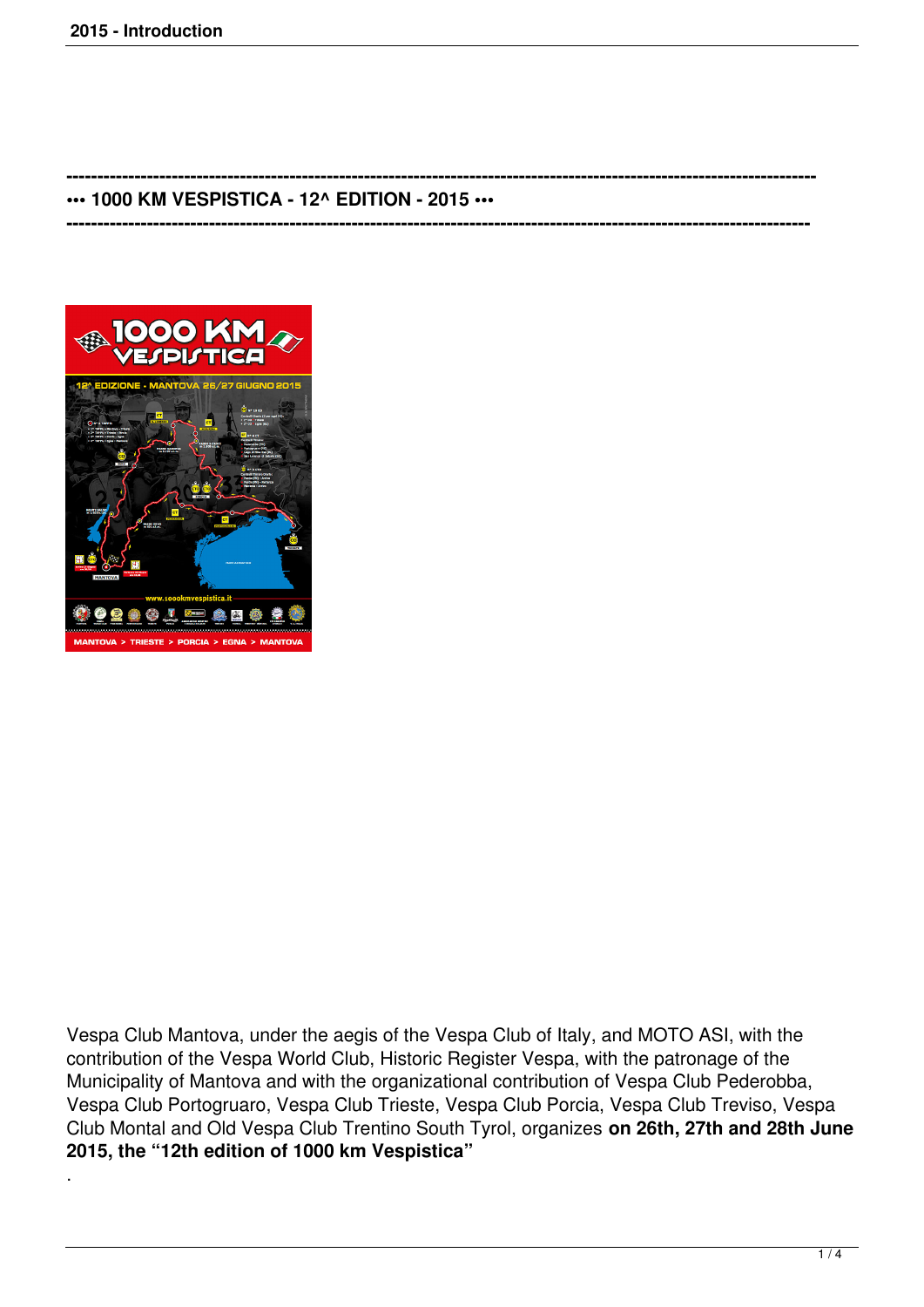This a short preview of the route (which will be made official soon) very significant for the historical, tourist and scenic contest.

• Departure from Mantua to the north towards Passo Zovo (631 mt), crossing the Asiago plateau (theater of the Great War), return to the plains to the south-east, arriving on the Adriatic Sea to the C.O. in Trieste, historical stage of the first editions of 1000 km; restart towards Palmanova to finally arrive in Porcia (PN) where, in the beautiful setting of Villa Dolfin, will be the neutralization of the times.

• Departure to the north with the transition from Vajont Dam, then the Dolomites (UNESCO World Heritage Site that all the world envies us) in Cortina d'Ampezzo, Passo 3 Croci (1,809 mt), Lago di Misurina, Val Pusteria, Val Badia, Passo Gardena (2,137 mt), Castelrotto, downhill and arrival at C.O. in Egna.<sup>[]</sup> Then south along the Valle Adige, climb to Monte Baldo (1,620 mt) and finally down to the Mantova C.O. The beautiful setting of Piazza Sordello, as usual, will be the ideal stage for the conclusion of this "vespistic" adventure.

As with previous editions, the intent is to revive "the event" that more than any other has been and is the symbol of Italian and international "vespismo" where the mix of vintage and modern, sport and tourism, committed Vespa and participants in a challenge first with themselves and then with the stopwatch.

It is still in everybody hearts and minds the edition of 2013 lived between prohibitive adverse weather, in an edition "epic" now consigned to history's of "vespismo", where participants and Vespa had to "fight" for almost all the duration of the course, against cold, fog, water, hail and snow.